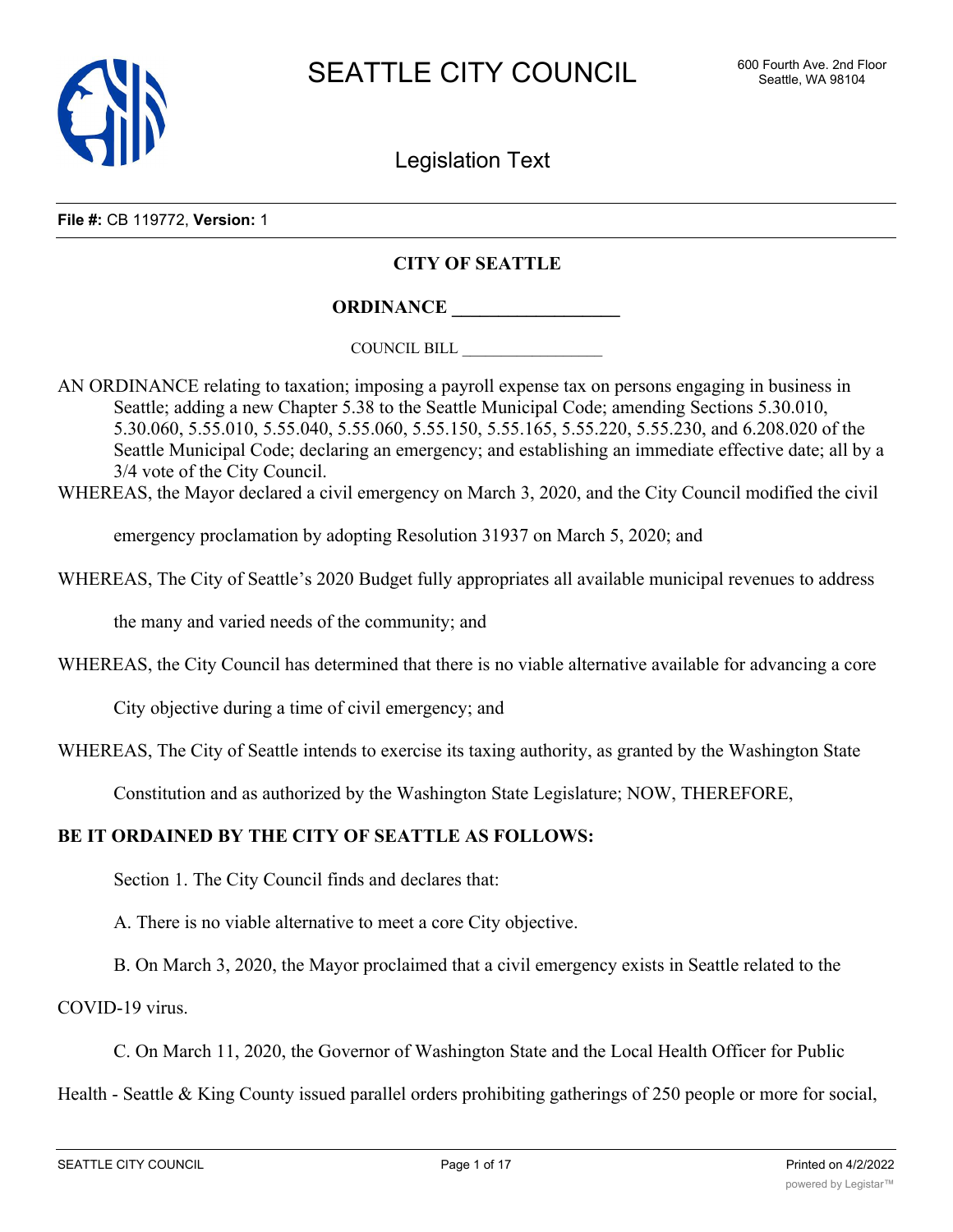spiritual, and recreational activities in King County.

D. On March 13, 2020, the Governor of Washington State issued an emergency order announcing all K-12 schools in Washington to be closed from March 17, 2020, through April 24, 2020, to combat the spread of the disease.

E. On March 13, 2020, the President of the United States declared a national emergency to allow the government to marshal additional resources to combat the virus.

F. On March 23, 2020, the Governor of Washington State issued an emergency order ("the Stay Home, Stay Safe order") announcing that "[a]ll people in Washington State shall immediately cease leaving their home or place of residence except: (1) to conduct or participate in essential activities, and/or (2) for employment in essential business services."

G. As of April 1, 2020, the Washington State Department of Health confirmed 5,984 cases of COVID-19 and 247 deaths caused by the virus.

H. The COVID-19 crisis has had a significant adverse impact on the local economy, impacting the retail, restaurant, and other industries, resulting in layoffs and reduced work hours for a significant percentage of this workforce and loss of income for small businesses. These impacts are being felt most strongly by people with low incomes who have become unemployed or had their work hours severely reduced.

I. There are at least 38,000 businesses in Seattle employing a minimum of 655,000 individuals. Since the Governor of Washington State closed or limited operations of many businesses in the state, over 133,000 individuals statewide and 37,000 individuals in King County, alone, have filed for unemployment insurance in just the first weeks. Unemployment insurance generally only covers a portion of lost wages. Those filing for unemployment insurance will, in all likelihood, only increase as the closure continues. This will put more and more Seattle households, particularly low-income households, in financial peril.

J. Federal and state assistance to people with low incomes will not be sufficient to meet their basic needs during the COVID-19 public health and economic crisis. Additional financial support to people with low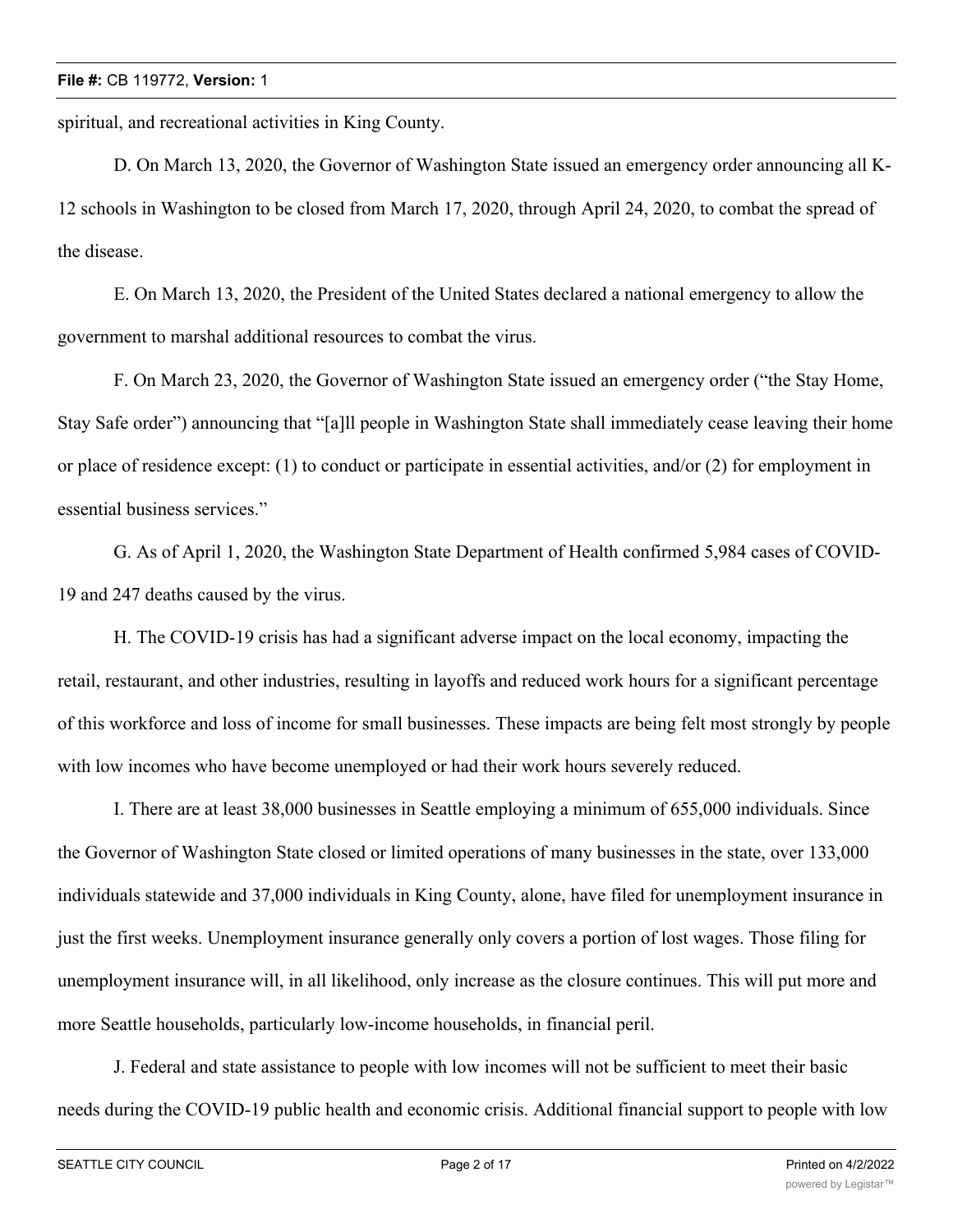incomes is necessary to help meet their basic needs such as housing, food, and medical care, and to help minimize impacts to public health as well as the local economy.

K. The City's Adopted 2020 Budget fully appropriates all available municipal revenues to address the many and varied needs of the community.

L. On March 17, *The Seattle Times* quoted the City Budget Director as saying that a "best-case scenario" would be that the COVID 19 civil emergency causes as little as a \$110 million or seven percent reduction in General Fund revenues available for City spending priorities in 2020 (and this estimate was made prior to the Governor's emergency order closing all restaurants, bars, and other non-essential businesses).

M. This bill will impose a new payroll expense tax on the largest businesses that will provide new revenues to allow the City, through the procedures described herein, to make immediate cash assistance available to those households most impacted by the COVID-19 civil emergency.

N. The City will provide such immediate cash assistance through Council Bill (CB) 119774.

O. The interfund loan contemplated in CB 119773 is necessary to provide the immediate cash assistance through CB 119774 and is dependent on the tax authorized by this bill going into effect immediately and not being overturned by referendum.

P. As a result of the City having already fully committed the City's General Fund through the 2020 Adopted Budget and of the anticipated decrease in General Fund revenues, other means of repaying the interfund loans authorized by CB 119773 would not be feasible if the tax authorized by this bill were overturned by referendum.

Section 2. A new Chapter 5.38 is added to the Seattle Municipal Code as follows:

# **Chapter 5.38 TAX ON CORPORATE PAYROLL**

## **5.38.010 Administrative provisions**

All of the provisions contained in Chapter 5.55 shall have full force and application with respect to taxes imposed under the provisions of this Chapter 5.38 except as may be expressly stated to the contrary herein.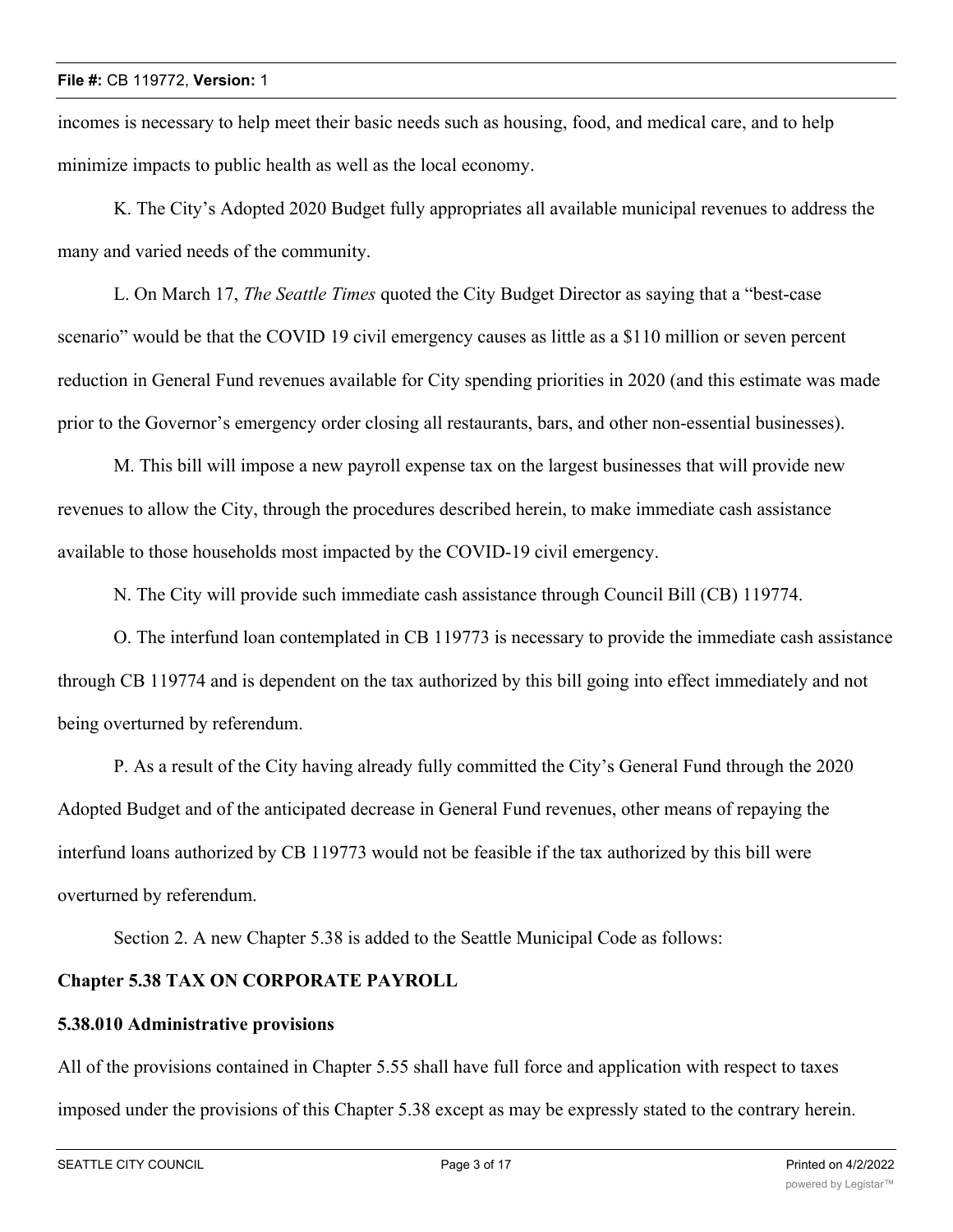### **5.38.020 Definitions**

The definitions contained in Chapter 5.30 shall be fully applicable to this Chapter 5.38 except as may be expressly stated to the contrary herein. The following additional definitions shall apply throughout this Chapter 5.38:

"Business" has the same meaning as that term is defined in SMC 5.30.020. Depending on the context, "business" may also mean a person engaging in business in Seattle.

"Compensation" means remuneration as that term is defined in RCW 50A.05.010, net distributions, or incentive payments, including guaranteed payments, whether based on profit or otherwise, earned for services rendered or work performed, whether paid directly or through an agent, and whether in cash or in property or the right to receive property. "Compensation" does not include payments to an owner of a pass-through entity that are not earned for services rendered or work performed, such as return of capital, investment income, or other income from passive activities.

"Employee" means any individual who performs work, labor, or personal services of any nature for compensation paid by a business. For purposes of this Chapter 5.38, the term "employee":

1. Includes individuals who are members of limited liability companies, members of professional limited liability companies, partners, other owners of pass-through entities, and sole proprietors; and

2. Includes individuals who would be considered to be independent contractors for purposes of the business license tax under subsection 5.45.090.S.

"Grocery business" means:

1. A business whose primary business is making retail sales of food and food ingredients to consumers that are exempt from the retail sales tax under RCW 82.08.0293; and

2. A business whose primary business is making wholesale sales of food and food ingredients that will be exempt from the retail sales tax under RCW 82.08.0293 when resold by the purchaser.

For subsections (1) and (2) of this definition, "primary business" means that 75 percent of the gross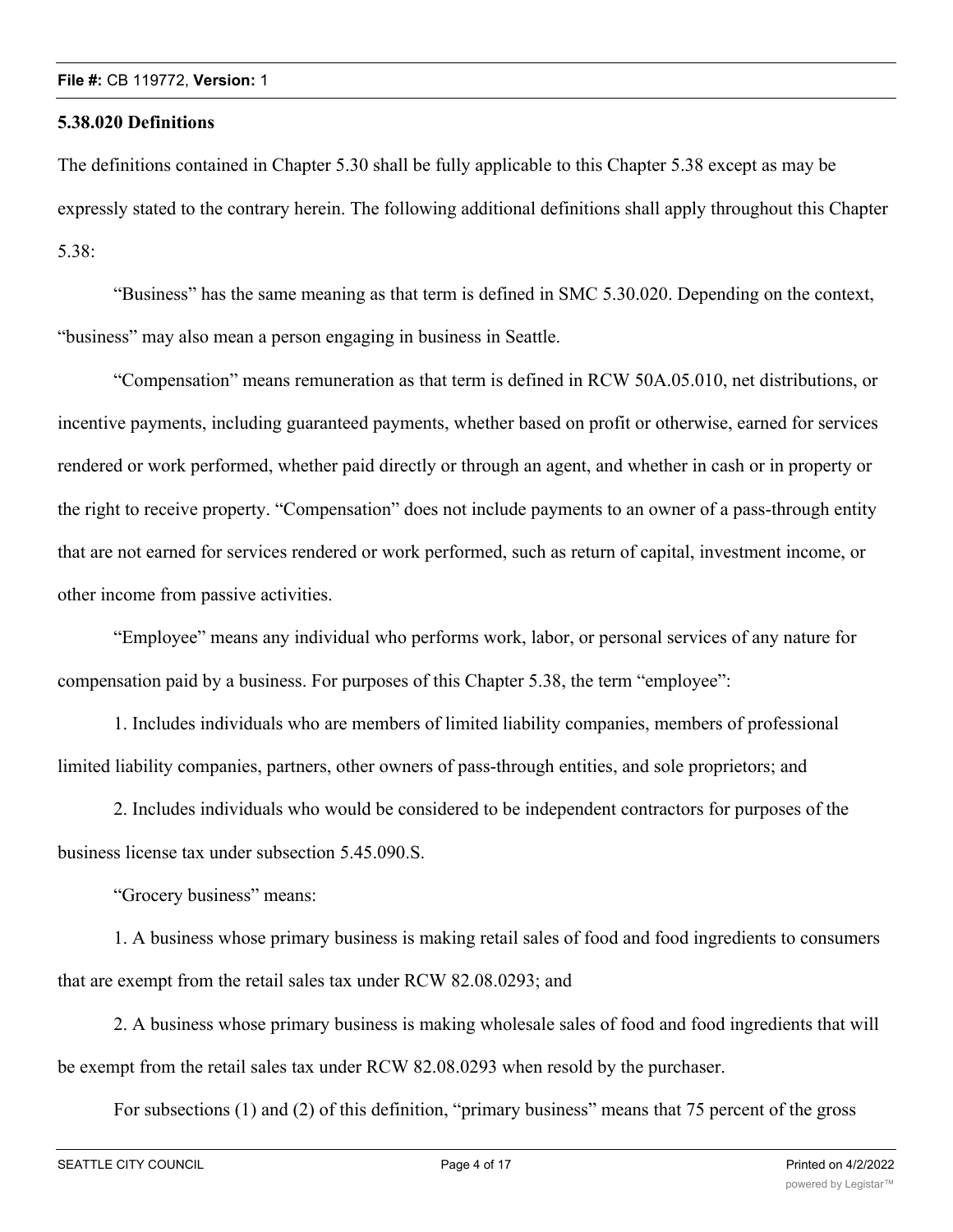income of the business for purposes of calculating the business license tax under Chapter 5.45 is attributable to that business activity.

"Local government entity" has the same meaning as that term is defined in RCW 4.96.010.

"Net distribution" means the draws from net income by any owner of a pass-through entity. Taxable distributions are limited by the amount of draws or net income for that owner, whichever is less. If the owner's draw exceeds that individual's net profit, the excess draw is a return of capital. A return of capital is not taxable because it is a liquidation of an owner's assets.

"Pass-through entity" includes a trust, partnership, corporation described in Subchapter S of the Internal Revenue Code of 1986, as amended, limited liability company, limited liability partnership, professional corporation, and any other person or entity which is not subject to the income tax imposed by Subtitle A, Chapter 1 of the Internal Revenue Code of 1986, as amended, or which is allowed a deduction in computing such tax for distributions to the owners or beneficiaries of such person or entity.

"Payroll expense" means the compensation paid in Seattle to employees. Compensation is paid in Seattle to an employee if:

1. The employee is primarily assigned within Seattle;

2. The employee is not primarily assigned to any place of business for the tax period and the employee performs 50 percent or more of the employee's service for the tax period in Seattle; or

3. The employee is not primarily assigned to any place of business for the tax period, the employee does not perform 50 percent or more of the employee's service in any one city, and the employee resides in Seattle.

"Primarily assigned" means the business location of the taxpayer where the employee performs the employee's duties.

"Remuneration" has the same meaning as that term is defined in RCW 50A.05.010.

"Tax on corporate payroll" means the payroll expense tax imposed by this Chapter 5.38.

"Taxpayer" means any person who engages in any business in Seattle or who performs any act for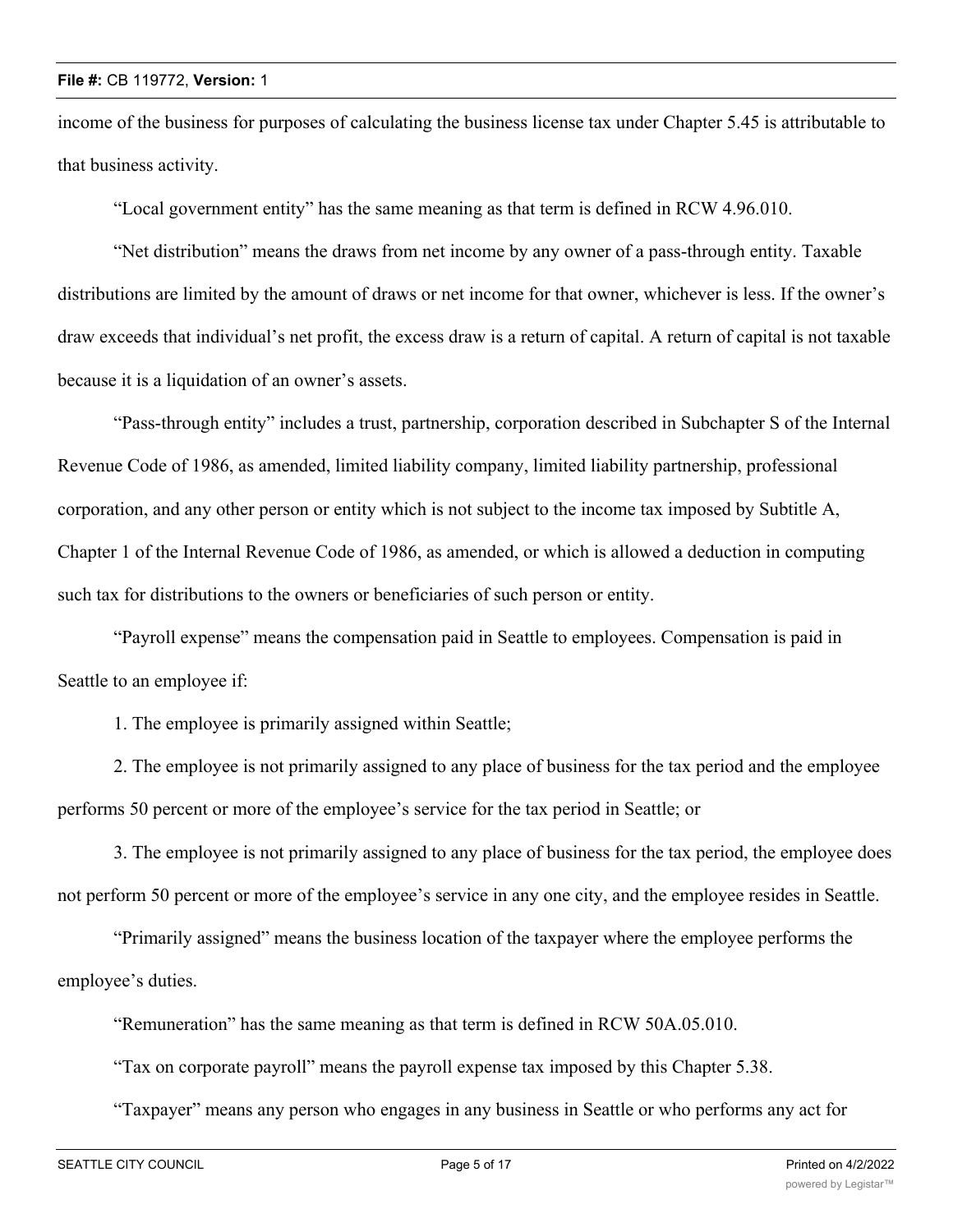which a tax is imposed under this Chapter 5.38.

## **5.38.030 Tax imposed-Rate**

A. A tax on corporate payroll is hereby levied upon and shall be collected from every person engaging in business within Seattle.

B. The amount of the tax on corporate payroll due shall be the payroll expense of the business for the tax period, subject to any deductions authorized under this Chapter 5.38, and multiplied by a rate of 1.30 percent.

C. The tax imposed by this Chapter 5.38 is levied on businesses. A business may not make any deductions from employees' compensation to pay for this tax.

## **5.38.040 Allocation and apportionment**

A. The Director may adopt procedures to allow taxpayers who have payroll expenses consisting of work done and services provided within and outside Seattle to use a representative test period or conduct a survey based on factual data to arrive at a formula with which to calculate the percentage of payroll expense attributable to Seattle. Any formula so established will be subject to review and correction by the Director.

B. If the payroll expense as defined in Section 5.38.020 does not fairly represent the extent of the compensation paid by the taxpayer to its employees that is attributable to work performed or services rendered in Seattle, the taxpayer may petition the Director for, or the Director may require, the employment of another method to effectuate an equitable allocation and apportionment.

C. Nothing in this Chapter 5.38 shall be construed as requiring the payment of any tax for engaging in business when such payment would be in violation of the Constitution or a statute of the United States or of the Constitution or a statute of the State of Washington. Notwithstanding anything to the contrary herein, if imposition of the City's tax would place an undue burden upon interstate commerce or violate other constitutional requirements, a taxpayer shall be allowed a credit to the extent necessary to preserve the validity of the City's tax, and still apply the City's tax to as much of the taxpayer's activities as may be subject to the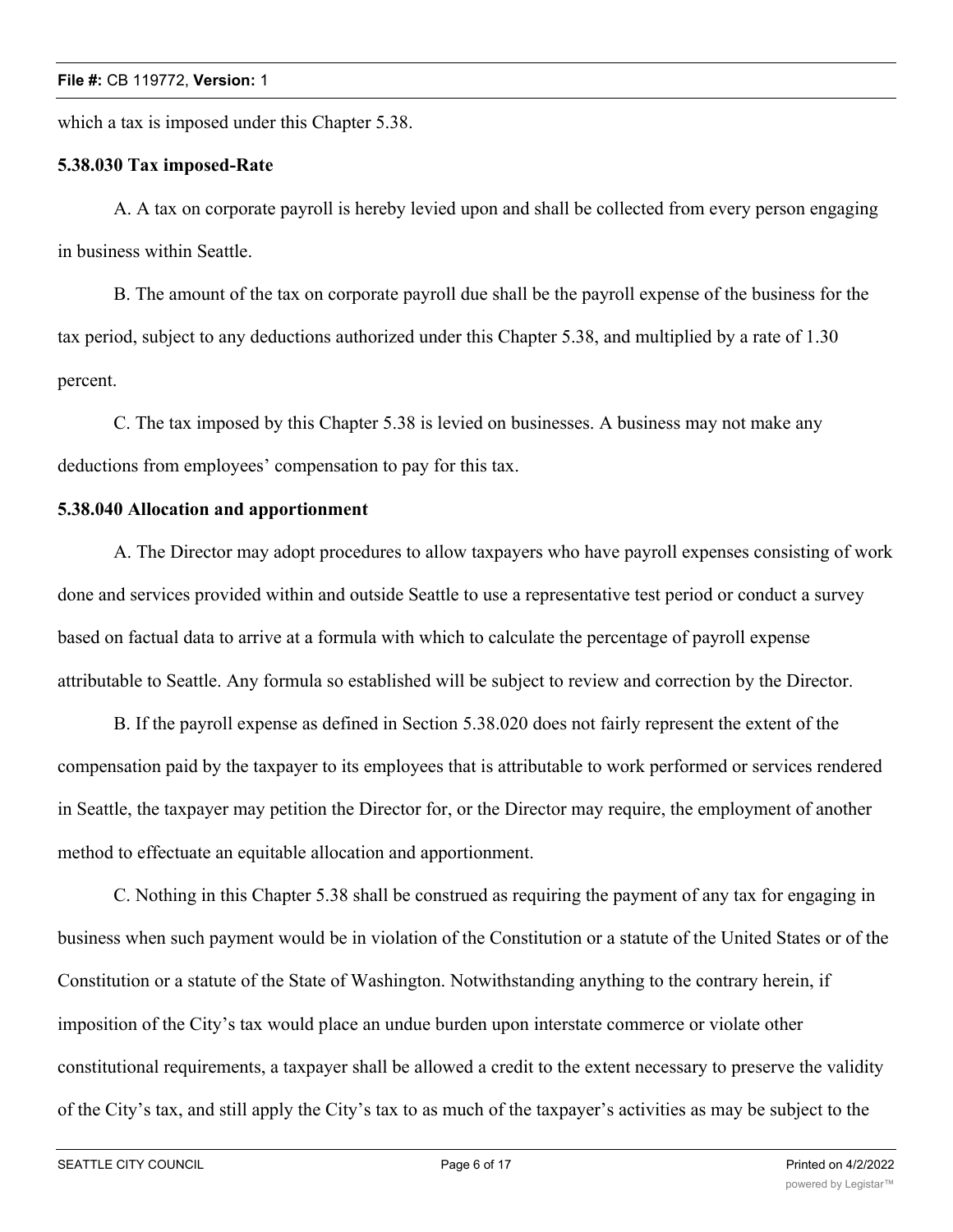City's taxing authority.

D. Businesses engaging temporary or contracted employees shall report and pay the tax on the payroll expense of such temporary or contracted employees, whether or not they are from an employment agency.

## **5.38.050 Exemptions from the tax on corporate payroll**

A. The following are exempt from the tax on corporate payroll:

1. Any business having payroll expense, as defined under subsection 5.38.020, of \$7,000,000 or less in the most recent complete calendar year.

2. Any business engaged in business in Seattle as a grocery business.

3. Any business having a formally recognized exemption from income tax pursuant to Sections 501(c), 501(d), or 401(a) of the Internal Revenue Code of 1986, as amended, as qualified by Sections 502, 503, and 504 of the Internal Revenue Code of 1986, as amended.

4. Any individual who is an independent contractor for purposes of the business license tax under Section 5.45.090.S and whose compensation is included in the payroll expense of another business subject to the tax imposed by Section 5.38.030.

5. Businesses that are preempted from taxation by cities pursuant to federal or state statutes or regulations, including, but not limited to, the following:

a. Insurance businesses and their agents as defined by RCW 48.01.050 and 48.17.010, respectively, and whose total revenue is exempt from the business license tax per Chapter 5.45.

b. Businesses that only sell, manufacture, or distribute motor vehicle fuel as defined in RCW 82.38.020 and exempted under RCW 82.38.080.

c. Businesses that only distribute or sell liquor as defined in RCW 66.04.010 and exempted in RCW 66.08.120.

d. Federal and state government agencies and any local governmental entity.

B. Beginning on January 1, 2022, and on January 1 of every year thereafter, the Director shall adjust the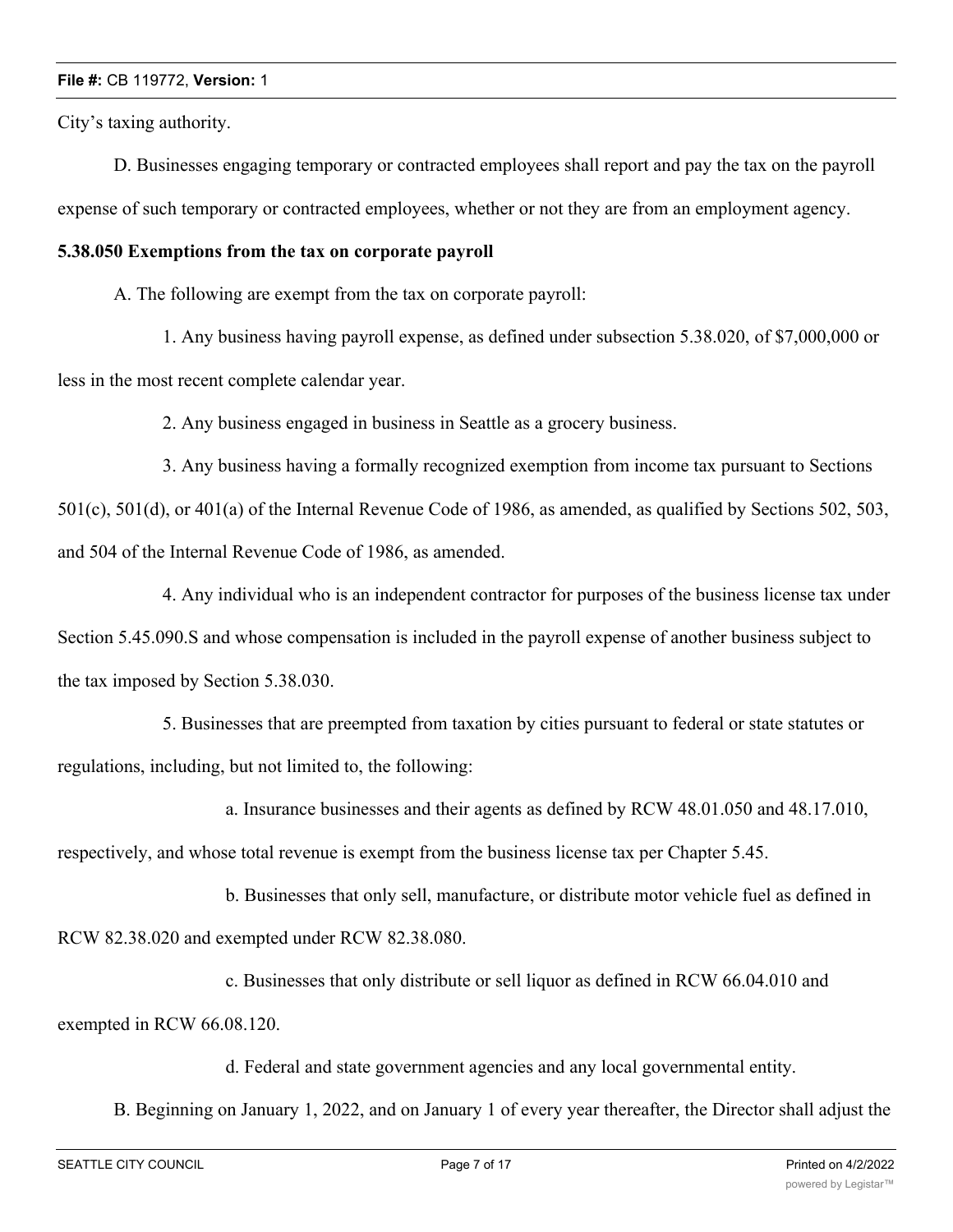amount of the exemption in subsection 5.38.050.A.1 as follows:

1. The amount shall increase commensurate with the rate of growth of the prior year's June-to-June consumer price index (CPI-U) for the Seattle-Tacoma-Bellevue area as published by the United States Department of Labor;

2. If the annual change in the CPI-U is negative, no adjustment to the amount must be made; and

3. The amount calculated shall be rounded to the nearest whole dollar.

## **5.38.060 Tax on corporate payroll-When due**

The tax on corporate payroll imposed by this Chapter 5.38 shall be due and payable in accordance with Section 5.55.040. The tax on corporate payroll shall be due and payable on an annual basis for 2020 and the measure of the tax shall be prorated based on the effective date of the tax. For years subsequent to 2020, the tax on corporate payroll shall be due quarterly. Notwithstanding Section 5.55.040, the tax due for 2020 and 2021 shall be payable on the same date that the tax payment for the fourth quarter of 2021 is due. The Director may use discretion to assign businesses to an annual reporting period. Forms for such filings shall be prescribed by the Director. Persons discontinuing their business activities in Seattle shall report and pay the tax on corporate payroll at the same time as they file their final business license tax return under Chapter 5.45.

## **5.38.070 Tax in addition to other license fees or taxes**

The tax imposed herein shall be in addition to any license fee or tax imposed or levied under any other law, statute, or ordinance whether imposed or levied by the City, the State, or other governmental entity or political subdivision.

## **5.38.080 Tax part of operating overhead**

It is not the intention of this Chapter 5.38 that the taxes herein levied upon persons engaging in business be construed as taxes upon the customers of such businesses, but that taxes shall be levied upon, and collectible from, the person engaging in the business activities herein designated and that such taxes or fees shall constitute a part of the operating overhead or cost of doing business of such persons.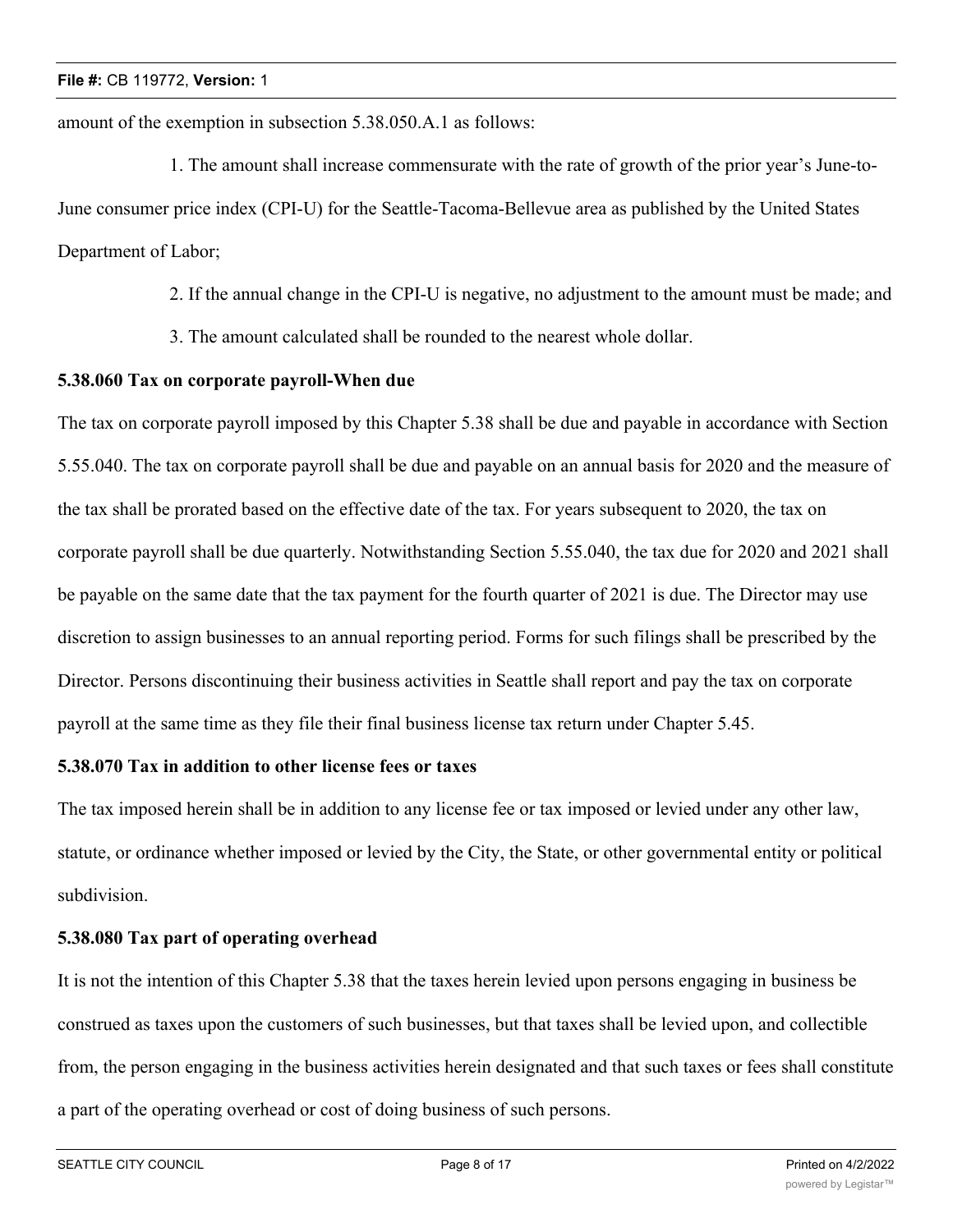### **5.38.090 Rules and regulations**

The Director shall adopt, publish, and enforce rules and regulations not inconsistent with this Chapter 5.38 for the purpose of carrying out the provisions of this Chapter 5.38, including but not limited to rules to determine the payroll expense attributable to work performed and services rendered by employees in Seattle.

Section 3. Section 5.30.010 of the Seattle Municipal Code, last amended by Ordinance 125934, is amended as follows:

## **5.30.010 Definition provisions**

The definitions contained in this Chapter 5.30 shall apply to the following chapters of the Seattle Municipal Code: Chapters 5.32 (Amusement Devices), 5.35 (Commercial Parking Tax), 5.38 (Tax on Corporate Payroll), 5.39 (Transportation Network Company Tax), 5.40 (Admission Tax), 5.45 (Business License Tax), 5.46 (Square Footage Tax), 5.47 (Heating Oil Tax), 5.48 (Business Tax-Utilities), 5.50 (Firearms and Ammunition Tax), 5.52 (Gambling Tax), 5.53 (Sweetened Beverage Tax), and 5.55 (General Administrative Provisions) unless expressly provided for otherwise therein, and shall also apply to other chapters and sections of the Seattle Municipal Code in the manner and to the extent expressly indicated in each chapter or section. Words in the singular number shall include the plural and the plural shall include the singular. Words in one gender shall include all other genders.

Section 4. Subsections 5.30.060.B and 5.30.060.C of the Seattle Municipal Code, which section was last amended by Ordinance 125934, is amended as follows:

## **5.30.060 Definitions, T-Z**

\* \* \*

B. "Taxable gross income of the business and the value of products," as used in Section 5.55.030 to determine the business license tax certificate fee, and "taxable gross income" ((means)) mean the taxpayer's total amount of gross proceeds of sale, gross income of the business, and the value of products, less any deductions available to the taxpayer under Chapter 5.45.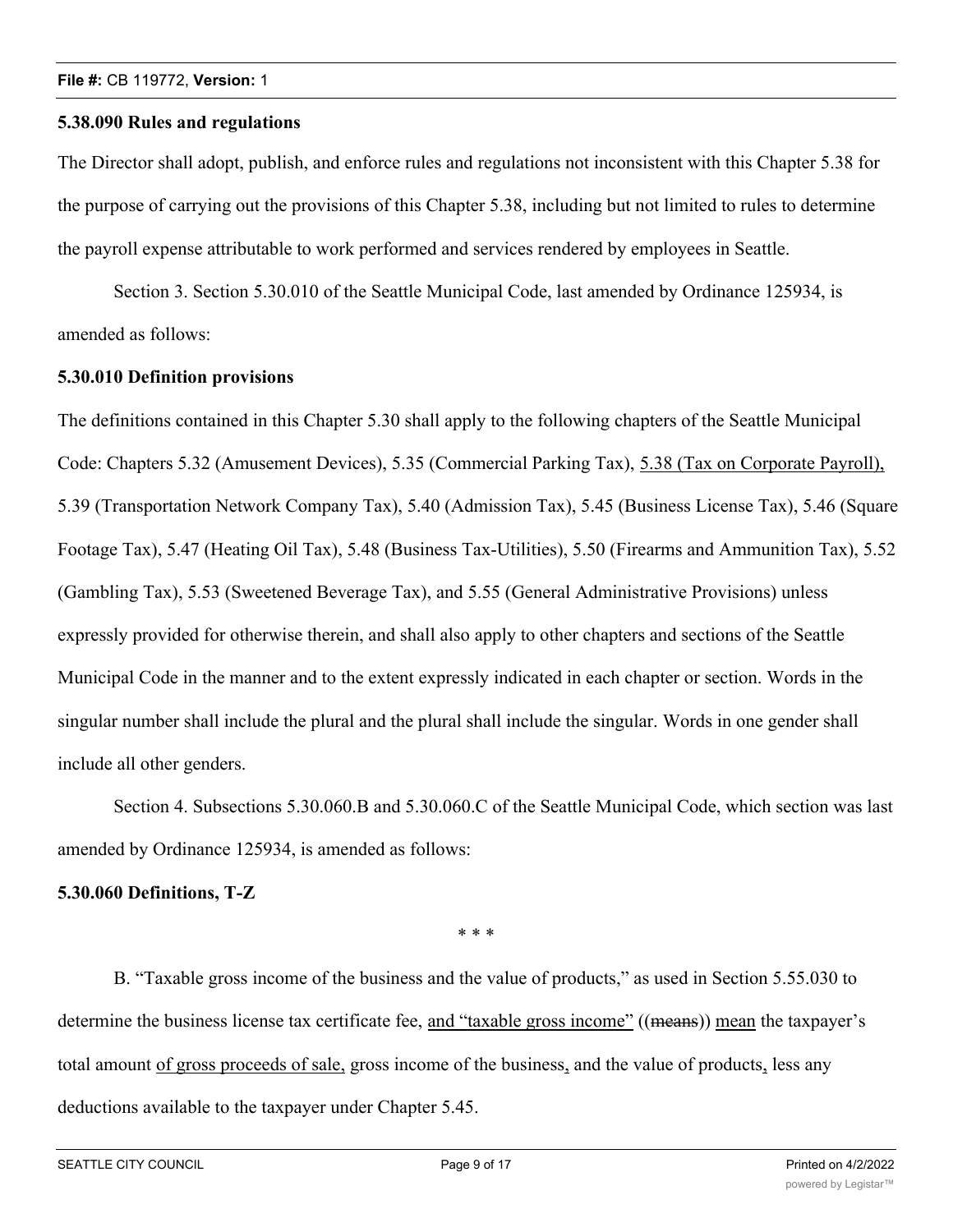C. "Taxpayer" means any "person," as herein defined, required by Chapter 5.55 to have a business license tax certificate, or liable for any license, tax, or fee, or for the collection of any tax or fee, under Chapters 5.32 (Revenue Code), 5.35 (Commercial Parking Tax), 5.38 (Tax on Corporate Payroll), 5.39 (Transportation Network Company Tax), 5.40 (Admission Tax), 5.45 (Business License Tax), 5.46 (Square Footage Tax), 5.47 (Heating Oil Tax), 5.48 (Business Tax-Utilities), 5.50 (Firearms and Ammunition Tax), 5.52 (Gambling Tax), and 5.53 (Sweetened Beverage Tax), or who engages in any business or who performs any act for which a tax or fee is imposed under those chapters.

\* \* \*

Section 5. Section 5.55.010 of the Seattle Municipal Code, which was last amended by Ordinance 125934, is amended as follows:

## **5.55.010 Application of chapter stated**

Unless expressly stated to the contrary in each chapter, the provisions of this Chapter 5.55 shall apply with respect to the licenses and taxes imposed under this Chapter 5.55 and Chapters 5.32 (Amusement Devices), 5.35 (Commercial Parking Tax), 5.38 (Tax on Corporate Payroll), 5.39 (Transportation Network Company Tax), 5.40 (Admission Tax), 5.45 (Business License Tax), 5.46 (Square Footage Tax), 5.47 (Heating Oil Tax), 5.48 (Business Tax-Utilities), 5.50 (Firearms and Ammunition Tax), 5.52 (Gambling Tax), 5.53 (Sweetened Beverage Tax), and under other titles, chapters, and sections in such manner and to such extent as indicated in each such title, chapter, or section.

Section 6. Subsection 5.55.040.A of the Seattle Municipal Code, which section was last amended by Ordinance 125934, is amended as follows:

# **5.55.040 When due and payable-Reporting periods-Monthly, quarterly, and annual returns-Threshold provisions-Computing time periods-Failure to file returns p**

A. Other than any annual license fee or registration fee assessed under this Chapter 5.55, the taxes imposed by Chapters 5.32 (Amusement Devices), 5.35 (Commercial Parking Tax), 5.38 (Tax on Corporate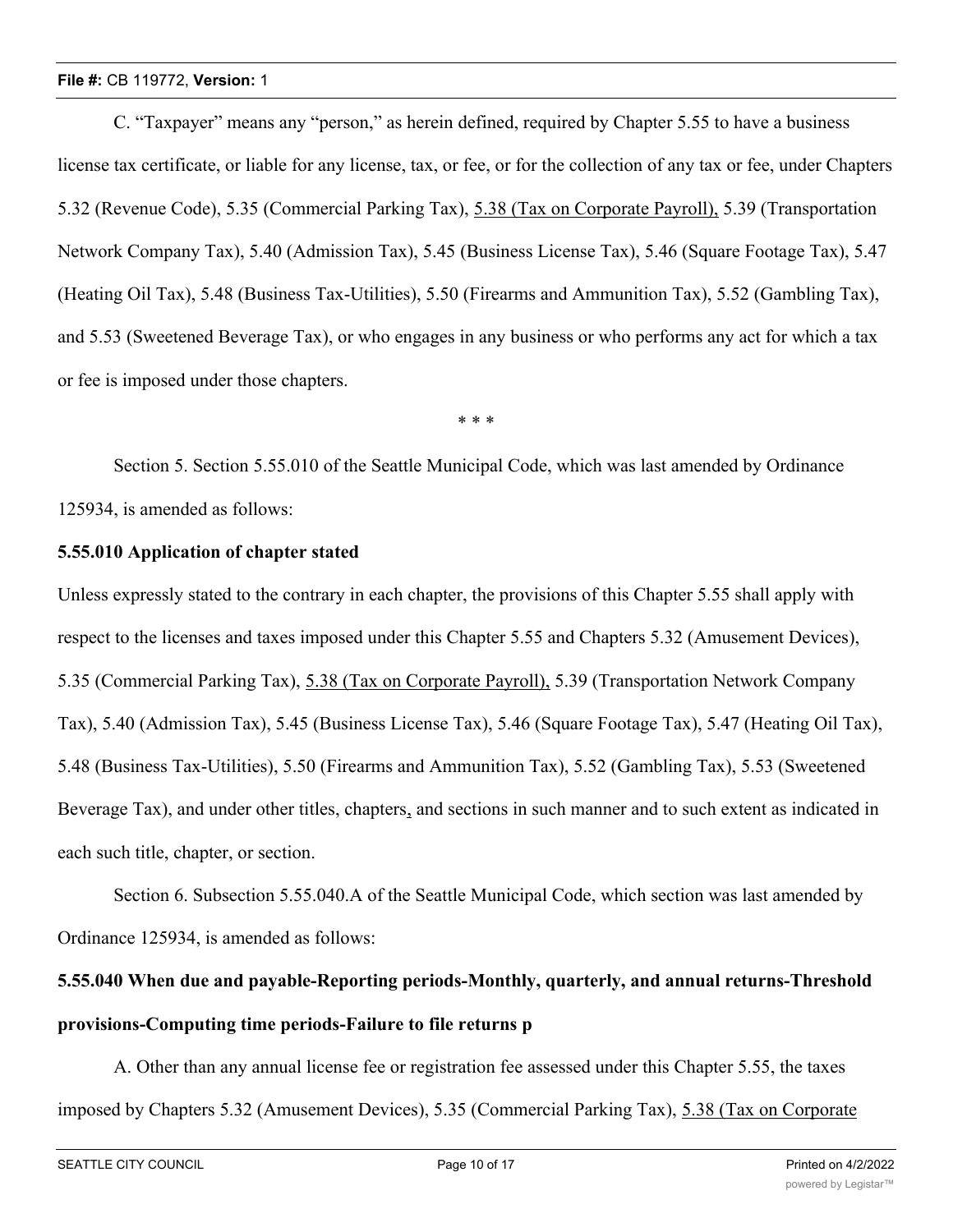Payroll), 5.39 (Transportation Network Company Tax), 5.40 (Admission Tax), 5.45 (Business License Tax), 5.46 (Square Footage Tax), 5.47 (Heating Oil Tax), 5.48 (Business Tax-Utilities), 5.50 (Firearms and Ammunition Tax), 5.52 (Gambling Tax), and 5.53 (Sweetened Beverage Tax) shall be due and payable in quarterly installments. The Director may use discretion to assign businesses to a monthly or annual reporting period depending on the tax amount owing or type of tax. Taxes imposed by subsections 5.52.030.A.2 and 5.52.030.B.2 for punch boards and pull-tabs shall be due and payable in monthly installments. Tax returns and payments are due on or before the last day of the next month following the end of the assigned reporting period covered by the return.

\* \* \*

Section 7. Subsection 5.55.060.A of the Seattle Municipal Code, which section was last amended by Ordinance 125934, is amended as follows:

# **5.55.060 Records to be preserved-Examination-Inspection-Search warrants-Estoppel to question assessment**

A. Every person liable for any fee or tax imposed by this Chapter 5.55 and Chapters 5.32, 5.35, 5.38, 5.39, 5.40, 5.45, 5.46, 5.47, 5.48, 5.50, 5.52, and 5.53 shall keep and preserve, for a period of five years after filing a tax return, such records as may be necessary to determine the amount of any fee or tax for which the person may be liable; which records shall include copies of all federal income tax and state tax returns and reports made by the person. All books, records, papers, invoices, ticket stubs, vendor lists, gambling games, and payout information, inventories, stocks of merchandise, and other data, including federal income tax and state tax returns, and reports needed to determine the accuracy of any taxes due, shall be open for inspection or examination at any time by the Director or a duly authorized agent. Every person's business premises shall be open for inspection or examination by the Director or a duly authorized agent. For the purposes of this Section 5.55.060, for the tax imposed by Chapter 5.53, "business premises" means wherever the person's business records and tax documents are maintained and does not mean every site owned or operated by the person.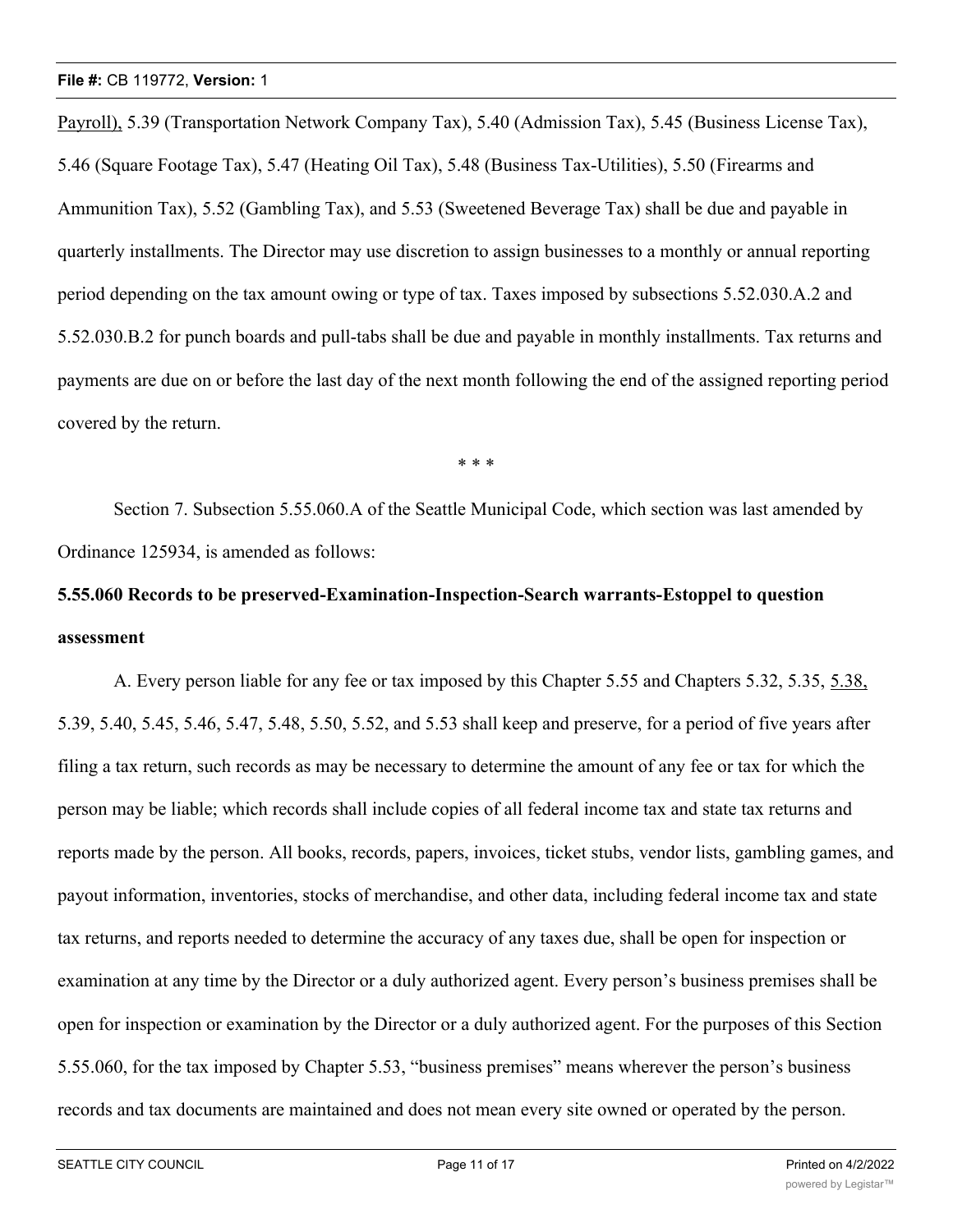\* \* \*

Section 8. Subsection 5.55.150.E of the Seattle Municipal Code, which section was last amended by Ordinance 125934, is amended as follows:

## **5.55.150 Appeal to the Hearing Examiner**

\* \* \*

E. The Hearing Examiner shall ascertain the correct amount of the tax, fee, interest, or penalty due either by affirming, reversing, or modifying an action of the Director. Reversal or modification is proper if the Director's assessment or refund denial violates the terms of this Chapter 5.55, or Chapters 5.30, 5.32, 5.35, 5.38, 5.39, 5.40, 5.45, 5.46, 5.47, 5.48, 5.50, 5.52, or 5.53.

\* \* \*

Section 9. Section 5.55.165 of the Seattle Municipal Code, which section was last amended by Ordinance 125934, are amended as follows:

### **5.55.165 Director of Finance and Administrative Services to make rules**

The Director of Finance and Administrative Services shall have the power and it shall be the Director's duty, from time to time, to adopt, publish, and enforce rules and regulations not inconsistent with this Chapter 5.55, with Chapters 5.30, 5.32, 5.35, 5.38, 5.39, 5.40, 5.45, 5.47, 5.46, 5.48, 5.50, 5.52, or 5.53, or with law for the purpose of carrying out the provisions of such chapters, and it shall be unlawful to violate or fail to comply with any such rule or regulation.

Section 10. Subsections 5.55.220.A and 5.55.220.B of the Seattle Municipal Code, which section was last amended by Ordinance 125934, are amended as follows:

## **5.55.220 Unlawful actions-Violation-Penalties**

A. It shall be unlawful for any person subject to the provisions of this Chapter 5.55 or Chapters 5.32, 5.35, 5.38, 5.39, 5.40, 5.45, 5.46, 5.47, 5.48, 5.50, 5.52, and 5.53:

1. To violate or fail to comply with any of the provisions of this Chapter 5.55, or Chapters 5.32,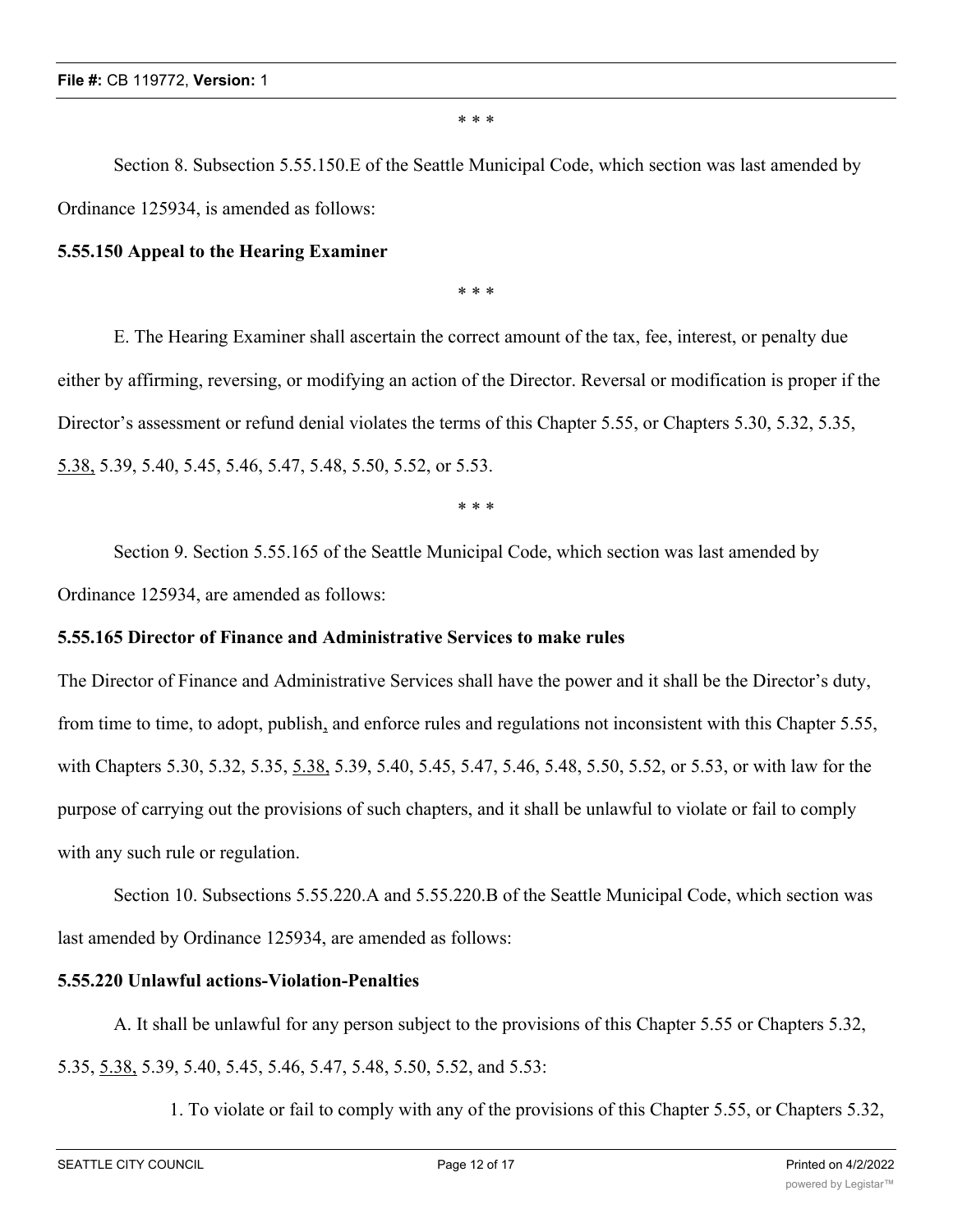5.35, 5.38, 5.39, 5.40, 5.45, 5.46, 5.47, 5.48, 5.50, 5.52, and 5.53, or any lawful rule or regulation adopted by the Director;

2. To make or manufacture any license required by this Chapter 5.55 except upon authority of the Director;

3. To make any false statement on any license, application, or tax return;

4. To aid or abet any person in any attempt to evade payment of a license fee or tax;

5. To refuse admission to the Director to inspect the premises and/or records as required by this Chapter 5.55, or to otherwise interfere with the Director in the performance of duties imposed by Chapters 5.32, 5.35, 5.38, 5.39, 5.40, 5.45, 5.46, 5.47, 5.48, 5.50, 5.52, and 5.53;

6. To fail to appear or testify in response to a subpoena issued pursuant to Section 3.02.120 in any proceeding to determine compliance with this Chapter 5.55 and Chapters 5.32, 5.35, 5.38, 5.39, 5.40, 5.45, 5.46, 5.47, 5.48, 5.50, 5.52, and 5.53;

7. To testify falsely in any investigation, audit, or proceeding conducted pursuant to this Chapter 5.55;

8. To continue to engage in any business activity, profession, trade, or occupation after the revocation of or during a period of suspension of a business license tax certificate issued under Section 5.55.030; or

9. In any manner, to hinder or delay the City or any of its officers in carrying out the provisions of this Chapter 5.55 or Chapters 5.32, 5.35, 5.38, 5.39, 5.40, 5.45, 5.46, 5.47, 5.48, 5.50, 5.52, and 5.53.

B. Each violation of or failure to comply with the provisions of this Chapter 5.55, or Chapters 5.32, 5.35, 5.38, 5.39, 5.40, 5.45, 5.46, 5.47, 5.48, 5.50, 5.52, or 5.53 shall constitute a separate offense. Except as provided in subsection 5.55.220.C, any person who commits an act defined in subsection 5.55.220.A is guilty of a gross misdemeanor, punishable in accordance with Section 12A.02.070. The provisions of Chapters 12A.02 and 12A.04 apply to the offenses defined in subsection 5.55.220.A, except that liability is absolute and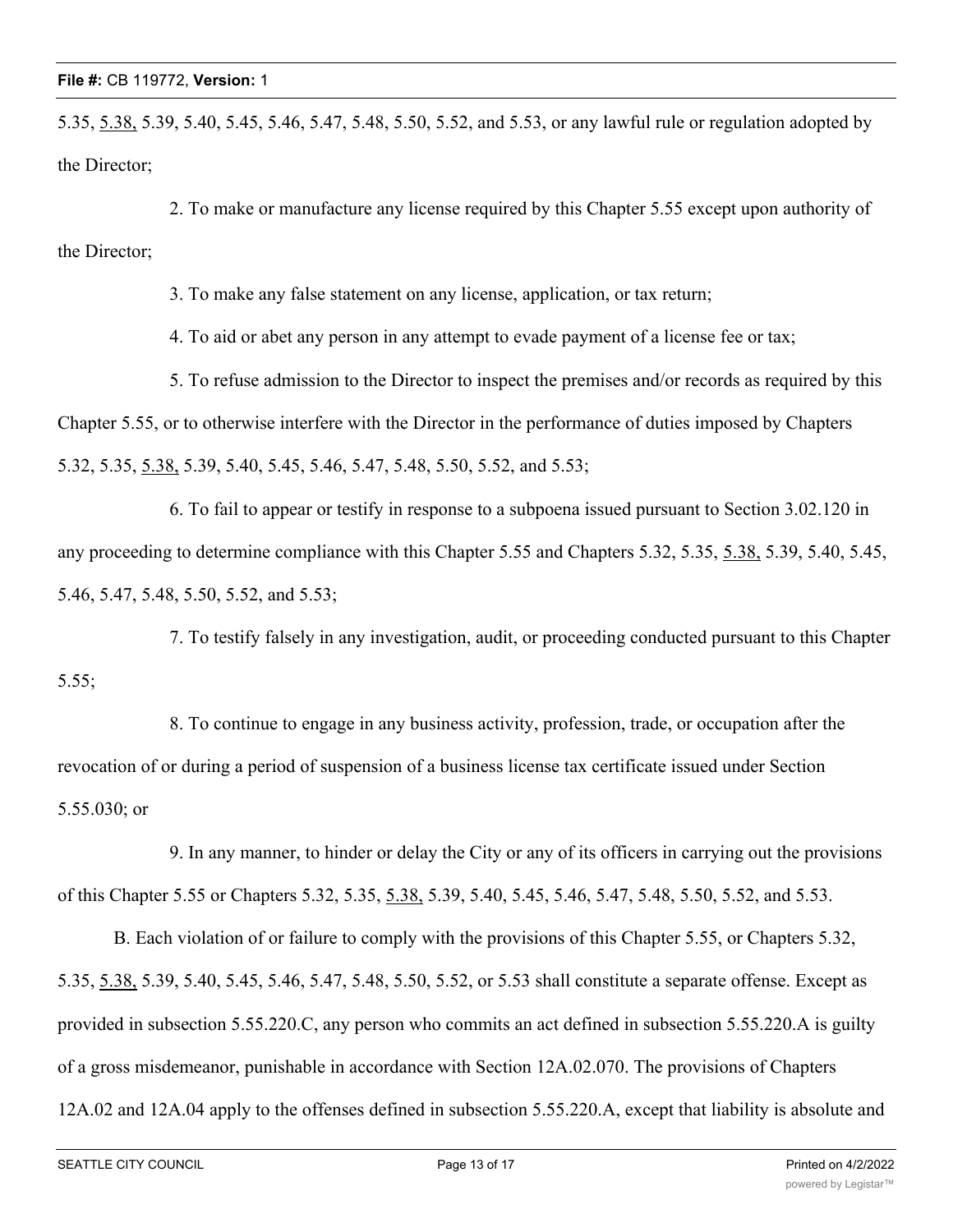none of the mental states described in Section 12A.04.030 need be proved.

\* \* \*

Section 11. Subsection 5.55.230.A of the Seattle Municipal Code, which section was last amended by Ordinance 125934, is amended as follows:

## **5.55.230 Denial, revocation of, or refusal to renew business license tax certificate**

A. The Director, or the Director's designee, has the power and authority to deny, revoke, or refuse to renew any business license tax certificate or amusement device license issued under the provisions of this Chapter 5.55. The Director, or the Director's designee, shall notify such applicant or licensee in writing by mail in accordance with Section 5.55.180 of the denial of, revocation of, or refusal to renew the license and on what grounds such a decision was based. The Director may deny, revoke, or refuse to renew any business license tax certificate or other license issued under this Chapter 5.55 on one or more of the following grounds:

1. The license was procured by fraud or false representation of fact.

2. The licensee has failed to comply with any provisions of this Chapter 5.55.

3. The licensee has failed to comply with any provisions of Chapters 5.32, 5.35, 5.38, 5.39, 5.40, 5.45, 5.46, 5.47, 5.48, 5.50, 5.52, or 5.53.

4. The licensee is in default in any payment of any license fee or tax under Title 5 or Title 6.

\* \* \*

Section 12. Subsection 6.208.020.A of the Seattle Municipal Code, which section was last amended by Ordinance 125934, is amended as follows:

#### **6.208.020 Denial, revocation of, or refusal to renew business license**

A. In addition to any other powers and authority provided under this Title 6, the Director, or the Director's designee, has the power and authority to deny, revoke, or refuse to renew any business license issued under the provisions of this Chapter 6.208. The Director, or the Director's designee, shall notify such applicant or licensee in writing by mail of the denial, revocation of, or refusal to renew the license and on what grounds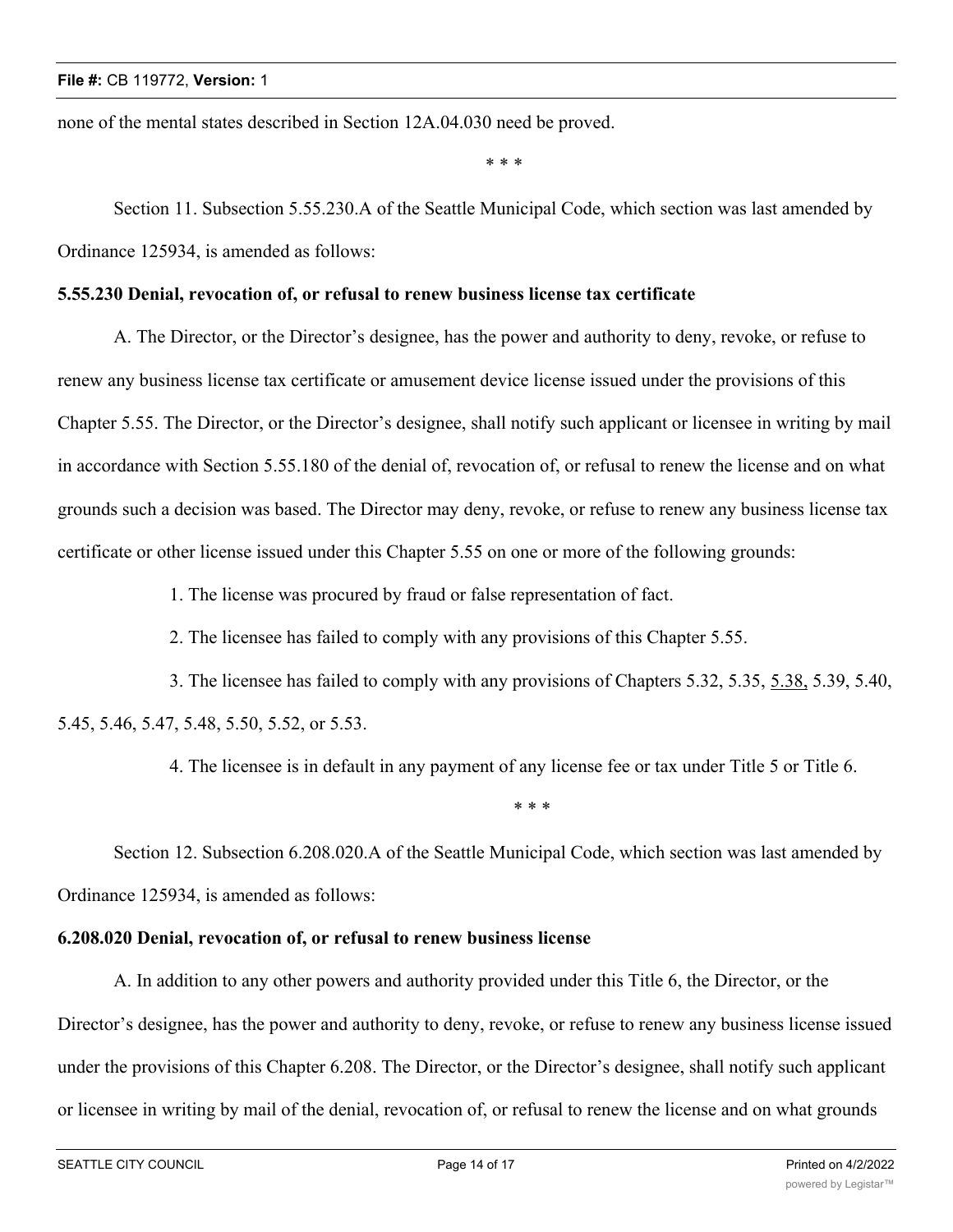such a decision was based. The Director may deny, revoke, or refuse to renew any license issued under this Chapter 6.208 on one or more of the following grounds:

1. The license was procured by fraud or false representation of fact.

2. The licensee has failed to comply with any provisions of this Chapter 6.208.

3. The licensee has failed to comply with any provisions of Chapters 5.32, 5.35, 5.38, 5.39, 5.40, 5.45, 5.46, 5.47, 5.48, 5.50, or 5.52.

4. The licensee is in default in any payment of any license fee or tax under Title 5 or Title 6.

5. The property at which the business is located has been determined by a court to be a chronic nuisance property as provided in Chapter 10.09.

6. The applicant or licensee has been convicted of theft under subsection 12A.08.060.A.4 within the last ten years.

7. The applicant or licensee is a person subject within the last ten years to a court order entering final judgment for violations of chapters 49.46, 49.48, or 49.52 RCW, or 29 U.S.C. 206 or 29 U.S.C. 207, and the judgment was not satisfied within 30 days of the later of either: a. The expiration of the time for filing an appeal from the final judgment order under the court rules in effect at the time of the final judgment order; or b. If a timely appeal is made, the date of the final resolution of that appeal and any subsequent appeals resulting in final judicial affirmation of the findings of violations of chapters 49.46, 49.48, or 49.52 RCW, or 29 U.S.C. 206 or 29 U.S.C. 207.

8. The applicant or licensee is a person subject within the last ten years to a final and binding citation and notice of assessment from the Washington Department of Labor and Industries for violations of chapters 49.46, 49.48, or 49.52 RCW, and the citation amount and penalties assessed therewith were not satisfied within 30 days of the date the citation became final and binding.

9. Pursuant to subsections 14.16.100.A.4, 14.17.075.A, 14.19.100.A.4, 14.20.080.A.4, 14.22.115.A.4, and 14.23.115.A.4, the applicant or licensee has failed to comply, within 30 days of service of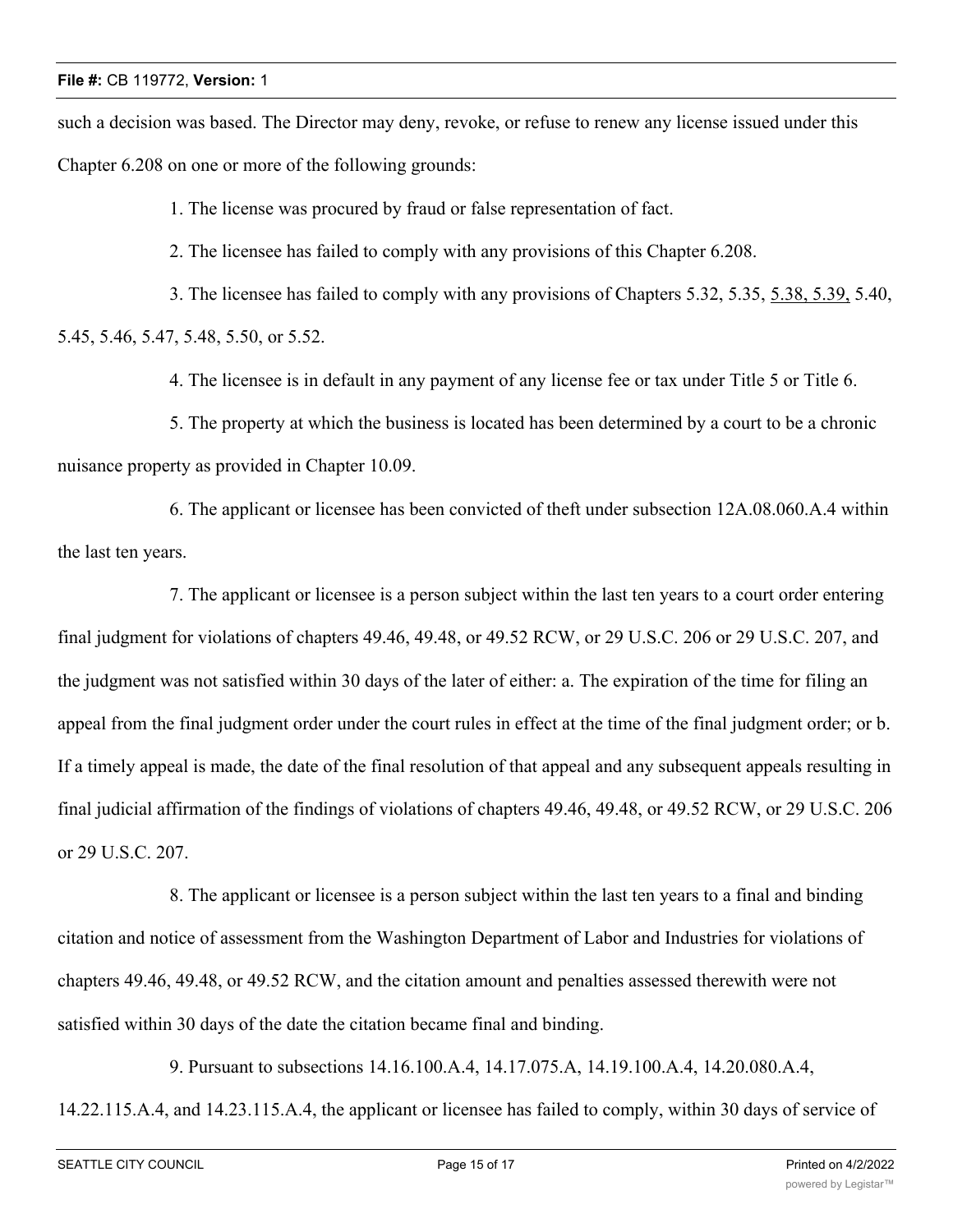any settlement agreement, with any final order issued by the Director of the Office of Labor Standards, or any final order issued by the Hearing Examiner under Chapters 14.16, 14.17, 14.19, 14.20, 14.22, and 14.23 for which all appeal rights have been exhausted, and the Director of the Office of Labor Standards has requested that the Director deny, refuse to renew, or revoke any business license held or requested by the applicant or licensee. The denial, refusal to renew, or revocation shall remain in effect until such time as the violation(s) under Chapters 14.16, 14.17, 14.19, 14.20, 14.22, and 14.23 are remedied.

10. The business is one that requires an additional license under this Title 6 and the business does not hold that license.

11. The business has been determined under a separate enforcement process to be operating in violation of law.

\* \* \*

Section 13. Severability. If any part, provision, or section of this ordinance is held to be void or unconstitutional, all other parts, provisions, and sections of this ordinance not expressly so held to be void or unconstitutional shall continue in full force and effect.

Section 14. Effective date of tax. Sections 1 through 13 of this ordinance shall take effect on June 1, 2020.

Section 15. Based on the findings of fact set forth in Section 1 of this ordinance, the Council finds and declares that this ordinance is a public emergency ordinance, which shall take effect immediately and is necessary for the protection of the public health, safety, and welfare.

Section 16. By reason of the findings set out in Section 1 of this ordinance, and the emergency that is hereby declared to exist, this ordinance shall become effective immediately upon its passage by a 3/4 vote of the Council and its approval by the Mayor, as provided by Article IV, subsection 1.l of the Charter of the City.

Passed by a 3/4 vote of all members of the City Council the day of

\_\_\_\_\_\_\_\_\_\_\_\_\_\_\_\_\_\_\_\_\_\_\_\_\_, 2020, and signed by me in open session in authentication of its passage this